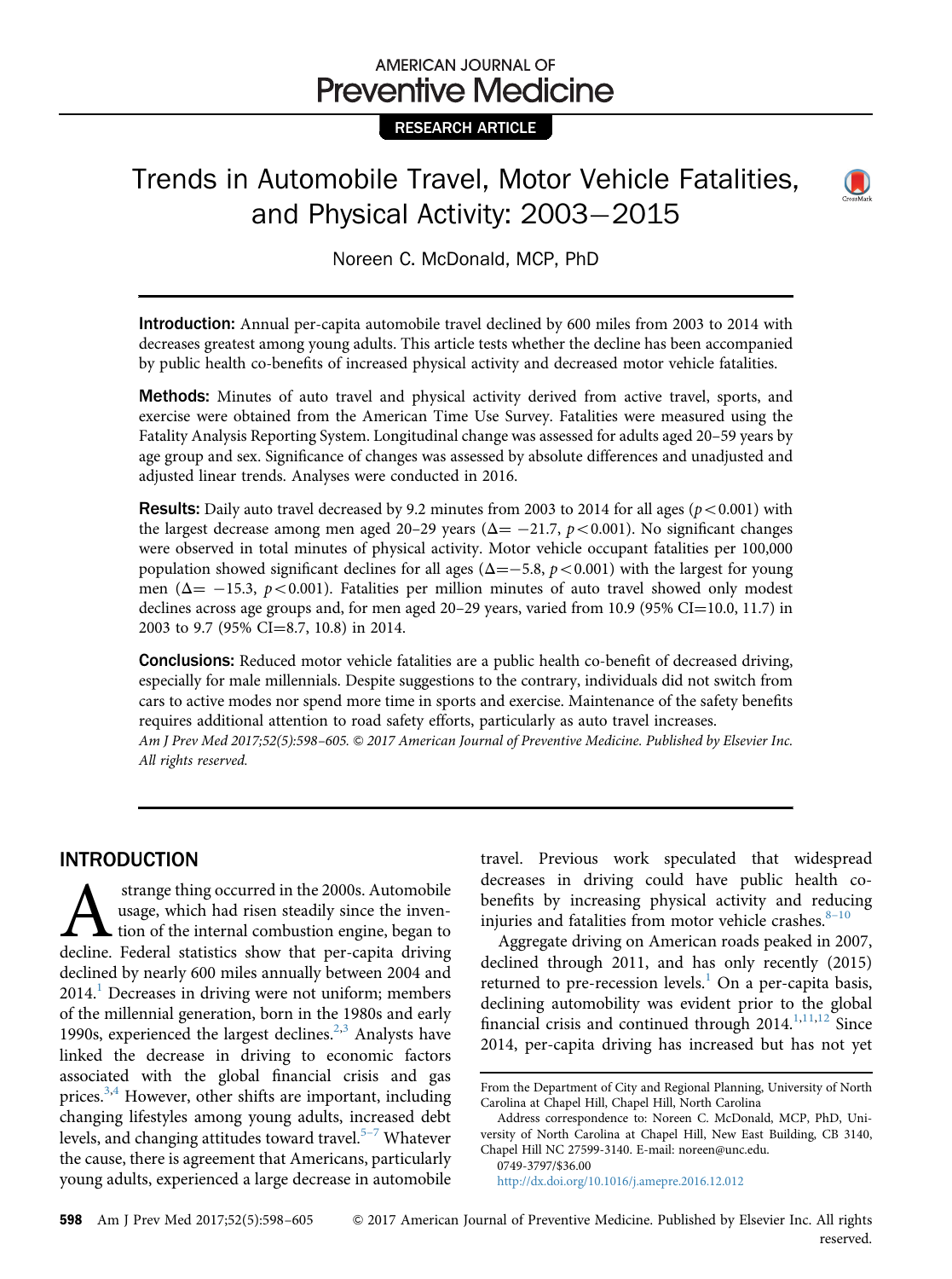returned to pre-recession peaks. Investigations of these trends have found that young adults, particularly men, experienced the largest decreases. $13$  But decreases were also large in lower-density areas and among the unemployed[.6](#page-6-0) Teens and young adults have also been less likely to become licensed drivers in recent decades—a phenomenon noted across industrialized countries.<sup>14,15</sup>

Automobile travel is influenced by many factors from macroeconomic trends in gross domestic product, employment, and gas prices to individual preferences on residential location, travel mode, and activity location. The advent of the internet has led to new ways of traveling, such as the ridesharing app Uber, and improved the experience of using traditional modes through innovations in real-time journey planning. Disentangling the influences of these factors is difficult. Researchers agree that economic factors related to the global financial crisis; long-term trends in young adult employment, income, and debt patterns; and the changing costs of driving due to gas price volatility contributed to decreased driving.  $3,4,6$  However, declines are also affected by lifestyle shifts, particularly among younger Americans, which have led to delayed attainment of life milestones, such as household formation, partnering, and parenthood.<sup>[5,6](#page-6-0)</sup> Some researchers also contend that additional factors, such as changing residential and travel preferences, are involved in the decline in driving.

Although there has been little attention paid to the public health impacts of recently observed decreases in driving, a series of articles assessed the potential for peak oil, generally defined as the point in time when oil extraction reaches a maximum and thereafter declines, to impact public health. $9,10$  $9,10$  Schwartz et al.<sup>10</sup> outline the multilevel impacts of petroleum scarcity on public health, highlighting the need to reduce petroleum dependence in order to increase resilience to volatility in petrol supply and prices. Concern about peak oil has waned as new extraction technologies have increased the accessible supply of oil.<sup>[16](#page-6-0)</sup> Nevertheless, these articles provide a framework for identifying how a shift away from automobiles could impact public health. Frumkin and colleagues<sup>[9](#page-6-0)</sup> predict that a decrease in driving "could yield substantial health benefits, including more physical activity, reduced air pollution, and reduced trafficrelated injuries and fatalities." This article focuses on motor vehicle crashes and physical activity because of the availability of national data allowing quantification of impacts. Physical activity could increase as a result of a shift from motor vehicles to active modes of travel. Reduced time spent in cars may also allow more time for other activities associated with physical activity, such as leisure active travel and participation in sports and exercise.

Motor vehicle crashes are a leading cause of death in the U.S., with more than 30,000 dying on the roads in 2014, at an estimated cost of \$277 billion in  $2010$ .<sup>17</sup> Research has shown that crashes are influenced by individual factors related to risk taking, vehicle safety technology, government regulations around licensure, and macroeconomic conditions.<sup>18</sup> Previous analyses show decreases in fatalities during economic recessions due to decreased driving.<sup>[19,20](#page-7-0)</sup> Attention has also been paid to crash patterns for teen drivers. $^{21}$  $^{21}$  $^{21}$  The introduction of Graduated Driver License schemes in recent decades has been linked to decreased injuries and fatalities for the youngest drivers. $22,23$ 

The goal of the study is to assess two types of public health co-benefits of recent decreases in driving: changes in physical activity and motor vehicle fatalities. The study also documents trends in automobile travel. Two data sources are used in the analysis: the American Time Use Survey (ATUS) and the Fatality Analysis Reporting System. The analysis reports trends for working-aged adults (20–59 years) and highlights variation by age group because previous research has shown large differences by age.

#### **METHODS**

#### Data Sample

Conducted annually since 2003, ATUS records activity and activity durations in American households.<sup>24</sup> The survey is a repeated cross-section with respondents drawn from the sample for the U.S. Census Bureau's Current Population Survey. ATUS provides a consistent way to compare time in cars to time engaging in physical activity and has longer and more complete longitudinal coverage than national travel surveys; however, trip distances are not available from the time use data.

Four time use metrics are extracted from the data. The first measures time spent traveling in a car, truck, or motorcycle as a driver or passenger. Physical activity related to active travel and sports participation is measured through time spent traveling by foot or bicycle, that is, utilitarian active travel; walking or bicycling for sport, that is, leisure active travel; and time playing sports and exercising, excluding walking and bicycling. These last three measures sum to provide a metric of physical activity derived from active travel and sports participation. This study does not consider physical activity related to other activities, such as playing with children or cleaning the house (Tudor-Locke et al. $25,26$ provide approaches that characterize the activity intensity of the full ATUS activity categories).

The ATUS data reports on time use for 109,352 individuals aged 20–59 years between 2003 and 2014. Observations are dropped if there is missing information for location in region  $(n=686)$  and housing tenure  $(n=111)$ . The final sample size is 108,556, which includes 18,277 individuals between 20 and 29 years. Sample sizes are 7,500–9,000 per year, with the exception of 2003, which had an eligible sample exceeding 14,000 records. This difference is due to budget cuts that reduced the sample from 2004 onward.<sup>27</sup> [Table 1](#page-2-0) provides the unweighted sample demographics and shows that the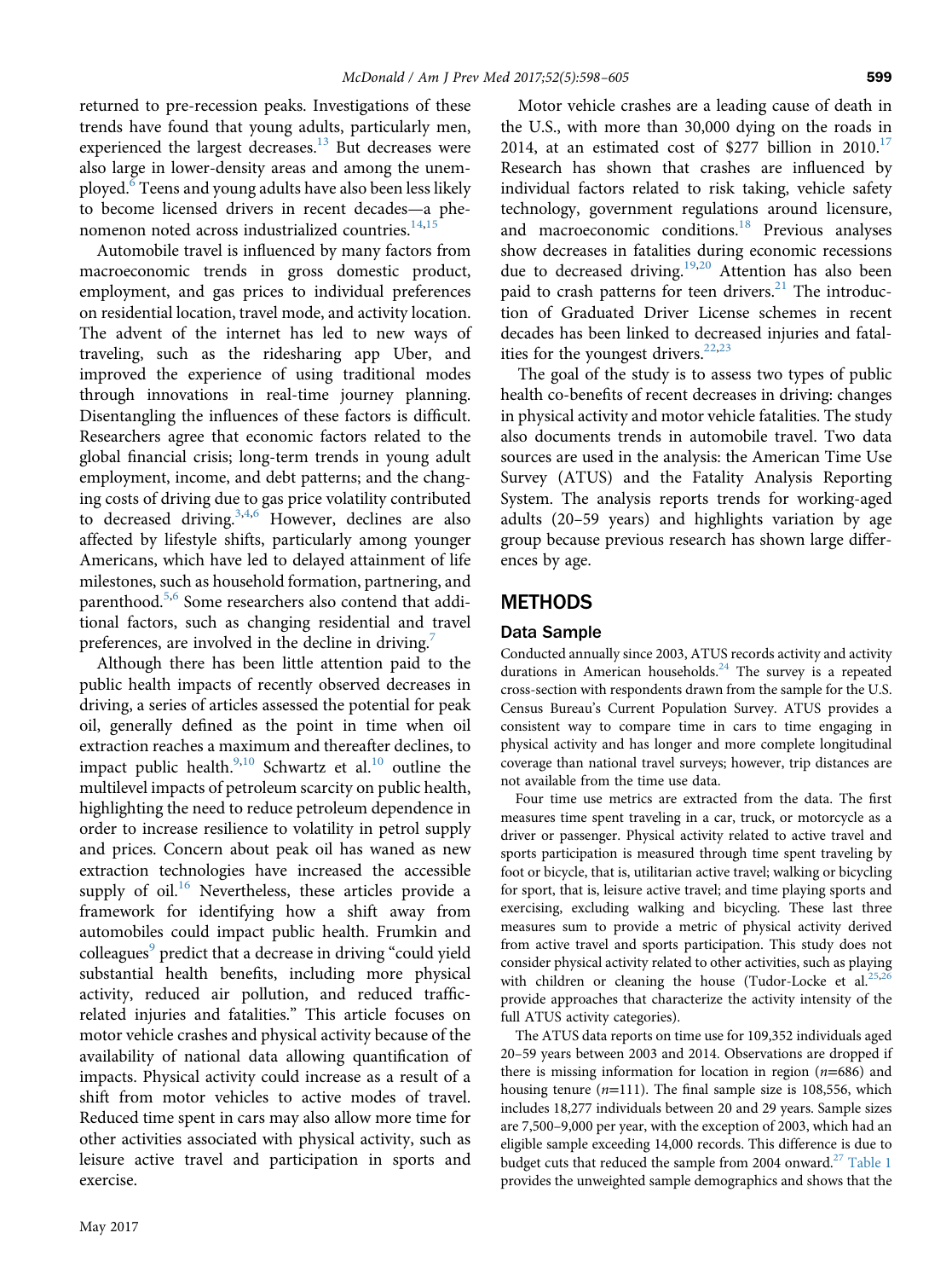<span id="page-2-0"></span>Table 1. Unweighted Sample Demographics, ATUS, and Fatality Analysis Reporting System, 2003–2014

| <b>Variable</b>             | <b>ATUS</b>    | <b>Fatality Analysis</b><br><b>Reporting System</b> |
|-----------------------------|----------------|-----------------------------------------------------|
| n                           | 108,556        | 293,292                                             |
| Age, years, M (SE)          | 40.8<br>(0.03) | 37.2 (0.02)                                         |
| Age group                   |                |                                                     |
| $20 - 29$ years             | 0.17           | 0.34                                                |
| $30-39$ years               | 0.29           | 0.22                                                |
| $40-59$ years               | 0.54           | 0.44                                                |
| Sex                         |                |                                                     |
| Male                        | 0.44           | 0.74                                                |
| Female                      | 0.56           | 0.26                                                |
| Race/ethnicity              |                |                                                     |
| Non-Hispanic white          | 0.67           | 0.60                                                |
| Non-Hispanic black          | 0.13           | 0.12                                                |
| Hispanic                    | 0.14           | 0.13                                                |
| Other                       | 0.06           | 0.04                                                |
| <b>Missing</b>              |                | 0.11                                                |
| Employment                  |                |                                                     |
| Employed                    | 0.76           |                                                     |
| Other                       | 0.20           |                                                     |
| Full-time student           | 0.04           |                                                     |
| Location in region          |                |                                                     |
| Metro, central city         | 0.26           |                                                     |
| Metro, balance of area      | 0.43           |                                                     |
| Metro, not identified       | 0.15           |                                                     |
| Not in metropolitan<br>area | 0.17           |                                                     |
| Child in household          | 0.57           |                                                     |
| Household tenure            |                |                                                     |
| Owned                       | 0.70           |                                                     |
| Rented for cash             | 0.29           |                                                     |
| Occupied without<br>payment | 0.01           |                                                     |

Note: Values are proportions, unless otherwise noted. ATUS, American Time Use Survey.

ATUS sample has strong representation across demographic subcategories.

Maintained by the National Highway Traffic Safety Administration, the Fatality Analysis Reporting System is a census of crashes that involve a fatality.<sup>28</sup> To be included in the database, deaths of motorists or non-motorists must have occurred within 30 days of the crash and the incident location has to be on a roadway open to the public. The data set provides information on the age, sex, race, and Hispanic origin of all fatalities.

The data set contains records for 449,332 fatalities from 2003 to 2014 across all ages during the study period. Demographic information is determined from crash records and death certificates. Records with missing age  $(n=976)$  or sex  $(n=121)$  were dropped from the analysis. The final census of fatalities for individuals aged 20–59 years was 293,292. Annual counts range from approximately 27,000 in 2003 to approximately 21,000 in 2014. Men make up 76% of recorded fatalities (Table 1). Racial and

ethnic identity contains a large proportion of missing data (approximately 10%). The majority (86%) of reported fatalities involved motor vehicle occupants.

#### Statistical Analysis

The goal of this analysis was to measure changes in physical activity and motor vehicle-related fatalities during the recent period of sustained declines in driving and compare patterns by age. Changes in physical activity and fatalities were measured from 2003 to 2014 because the ATUS data on auto travel showed 2003 to have the highest per-person auto travel and 2014 to have the lowest for both adults aged 20–29 years and the full sample. Graphical data representations also included data for 2015 to provide up-todate trends. Detailed methods for assessing changes in time use and fatality data are described here. All analyses were conducted in 2016 using Stata, version 14.

Descriptive statistics compared time spent in automobile travel and physical activity derived from active travel, sports, and exercise from 2003 to 2014. Metrics of change over time included absolute change in time use from 2003 to 2014, unadjusted linear trend, and adjusted linear trend. Unadjusted linear trends regress time use against a continuous survey year variable using individual-level data; this approach yields an estimate of average annual change in time use. Tables report unadjusted linear trends over the study period by multiplying average annual change (i.e., the coefficient on the survey year variable) by the number of years in the study period. Adjusted linear trends regress time use against survey year and demographic characteristics, thereby controlling for changes in sample composition that might independently affect time use (i.e., active travel is higher among faster-growing segments of the population). Demographic variables included in models were sex, race and ethnicity (non-Hispanic white, non-Hispanic black, Hispanic, other), location in region (central city, balance of metropolitan area, metropolitan area—not identified, not in metropolitan area), employment (employed, full-time student, other), housing tenure (owned, rented for cash, occupied without payment), and the presence of children in the household. Differences were analyzed by age group (20–29, 30–39, and 40–59 years) and by demographic subgroups defined by sex, race and ethnicity, employment, and location in region. Reported statistics and models used replicate weights provided by ATUS to adjust estimates for the complex sampling design and estimate SEs. Changes for younger Americans (aged 20–29 years) were compared to those for older adults (aged 40–59 years) to test whether young adults experienced disproportionate changes.

The population-adjusted death rate, defined as the number of fatalities divided by total population, was used to assess safety impacts of the decline in driving. Analyses distinguished the death rate for motor vehicle occupants and non-occupants, such as pedestrian and bicyclists. The number of fatalities was obtained from the Fatality Analysis Reporting System data; population estimates were from the U.S. Census Bureau's Population Estimates program and are available by state, year, age group, and  $sex.<sup>29,30</sup>$  $sex.<sup>29,30</sup>$  $sex.<sup>29,30</sup>$  To disaggregate the effects of changing exposure from other factors, exposure-adjusted death rates were computed. The metric of exposure was annual minutes of automobile travel, derived from ATUS. Analyses assessed changes in the populationand exposure-adjusted death rate by age group and sex; exposureadjusted analyses did not consider non-occupant fatalities because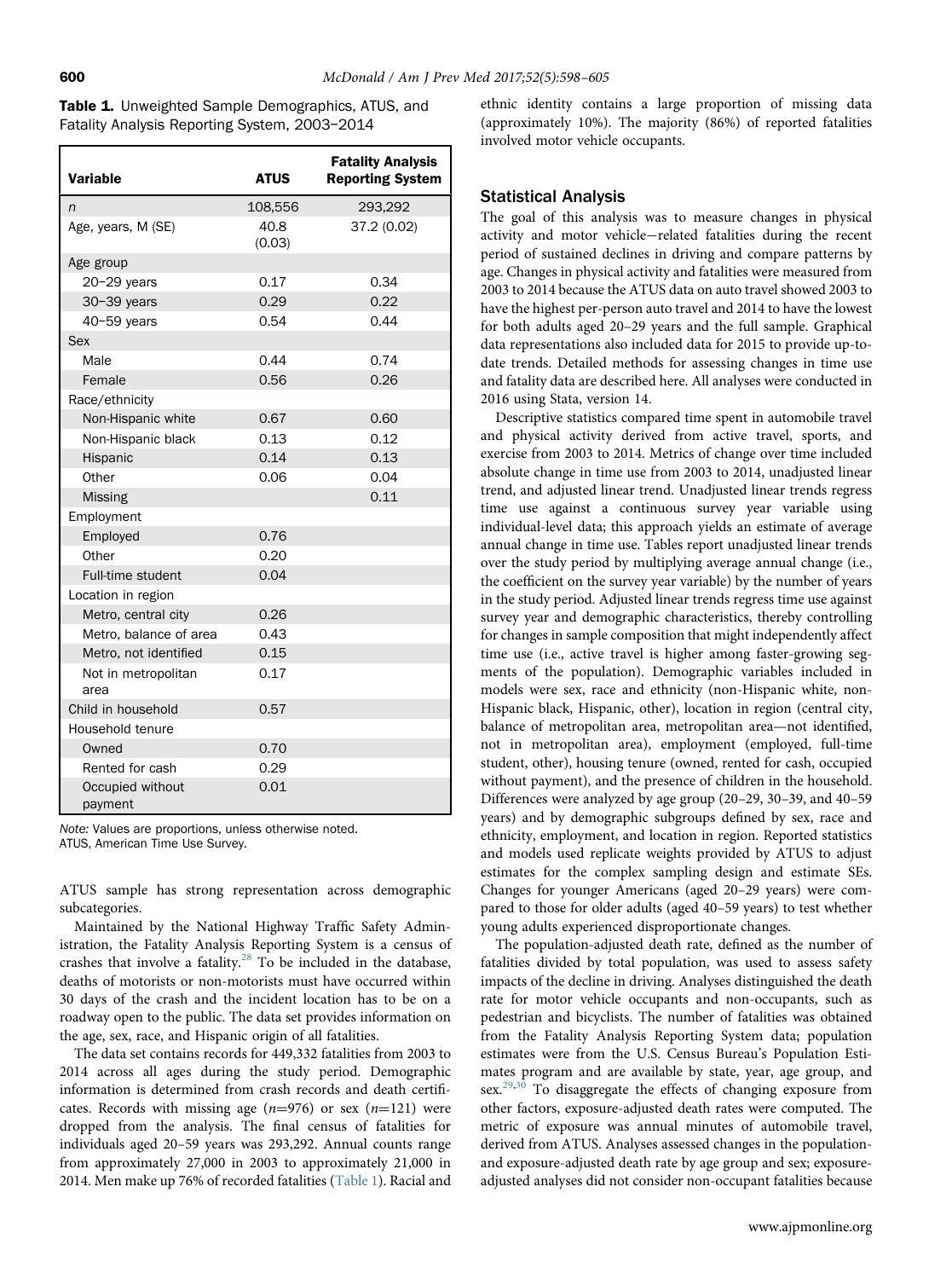<span id="page-3-0"></span>of the difficulties of calculating exposure metrics. Racial and ethnic differences were not analyzed because of the large proportion of missing data for race and ethnicity for motor vehicle fatalities.

Change over time in population-adjusted death rates was assessed through absolute difference and model-estimated linear trends. Absolute difference was calculated as the simple difference between 2003 and 2014. Linear trends were estimated using statelevel fixed-effects panel models that regressed population-adjusted death rates against a continuous survey year variable allowing the time effect to vary by sex and age. The regression models provide better inference because they utilize data from the full study period rather than only end points. For population-adjusted outcomes, models use data summarized by state (50 states and DC), age group (20–29, 30–39, and 40–59 years), and sex (male, female). To account for the differing population across segments, models were weighted by the average population for each group (e.g., women aged 20–29 years in Minnesota). Models were not used for exposure-adjusted death rates because samples were too small to calculate state-level exposures by age and sex. Instead, CIs were computed using the approach developed by Beck and colleagues.<sup>[31](#page-7-0)</sup>

### RESULTS

Minutes of automobile travel declined for working-aged adults between 2003 and 2014; all age groups showed upticks in auto travel between 2014 and 2015 (Figure 1). Absolute differences and linear models showed significant decreases for all age groups between 2003 and 2014 [\(Table 2\)](#page-4-0). Young adults had significantly larger adjusted decreases compared with adults aged 40–59 years ( $p=0.022$ ). Absolute decreases for young men ( $\Delta = -21.7$ ,  $p<0.001$ ) were approximately twice those of young women  $(\Delta = -9.7, p < 0.001).$ 

Total time spent in active travel and sports participation did not increase significantly from 2003 to 2014 as measured by absolute difference as well as unadjusted and adjusted linear trends (Figure 1, [Table 2](#page-4-0)). Adjusted change in utilitarian active travel exhibited significant declines for adults aged 30–39 and 40–59 years; increases in leisure active travel for adults aged 20–29 years were significant; and no significant changes were observed for sports and exercise.

Analysis of young adults, aged 20–29 years, by demographic subgroups (defined by sex, race and ethnicity, employment, and location) revealed little variation from overall physical activity time use patterns shown in [Table 2.](#page-4-0) No differences were observed for total physical activity. Adjusted decreases in utilitarian walking and bicycling were significant for women  $(\Delta = -1.2,$  $p=0.045$ ) and Hispanics ( $\Delta = -2.6$ ,  $p=0.008$ ). Women  $(\Delta=1.4, p=0.018)$  and non-Hispanic whites  $(\Delta=1.3,$  $p=0.027$ ) had significant increases from 2003 to 2014 in leisure active travel.

Annual fatalities declined by 1,941 (21%) for adults aged 20–29 years, 1,590 (25%) for those aged 30–39 years, and 2,157 (19%) for those aged 40–59 years between 2003 and 2014. Population-adjusted death rates for motor vehicle occupants showed large drops through 2014 with a recent uptick (Figure 1). For non-motor vehicle occupants, such as pedestrians or bicyclists, death

20-29 30-39 -----40-59 Figure 1. Automobile travel, active travel, and sports/exercise, and fatality rates by age group, 2003-2015. MV, motor vehicle.

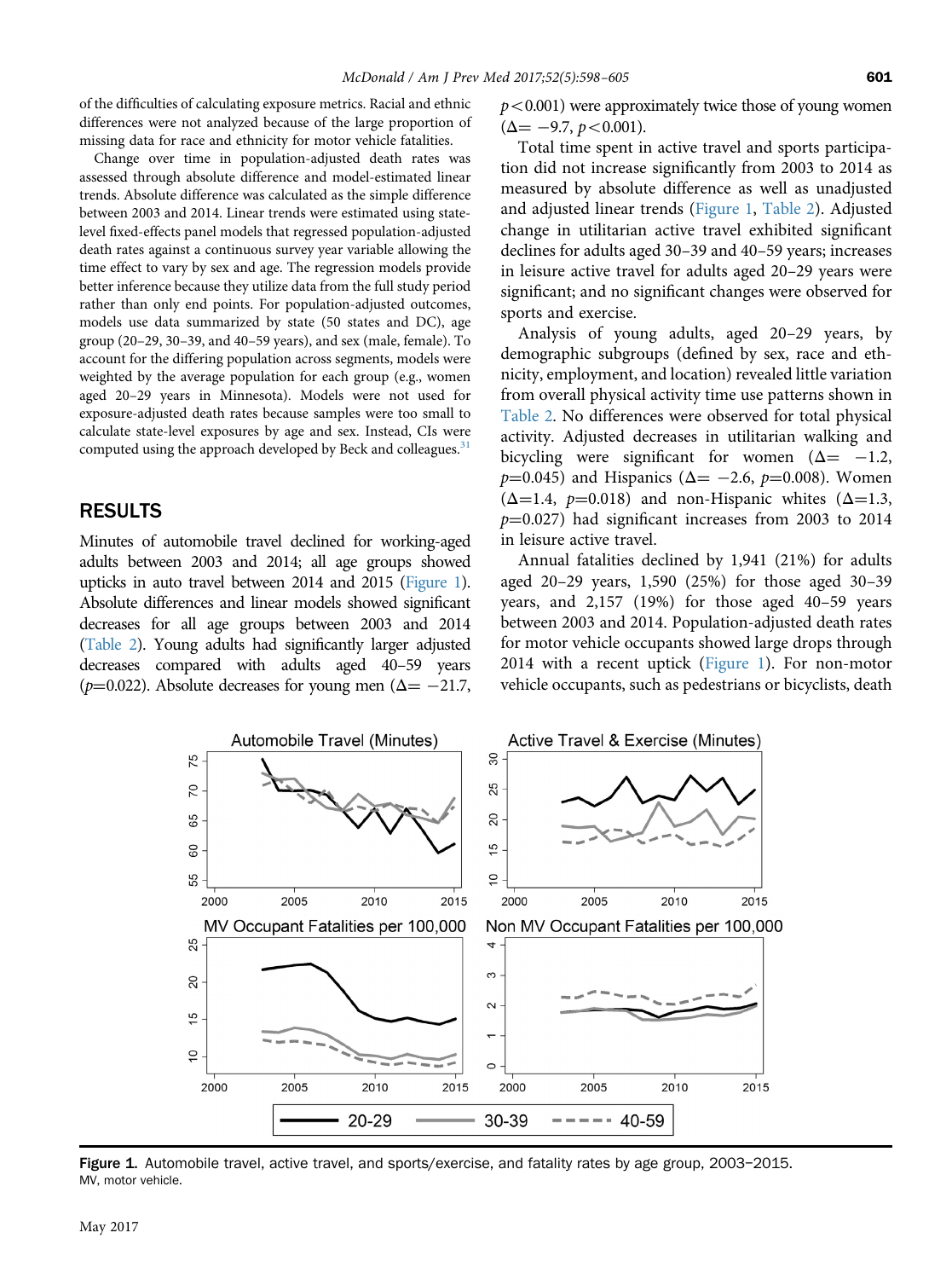|                                  |      | <b>Daily minutes</b> |         | <b>Absolute difference</b> | <b>Unadjusted linear trend</b> |         | Adjusted linear trend <sup>a</sup> |         |
|----------------------------------|------|----------------------|---------|----------------------------|--------------------------------|---------|------------------------------------|---------|
| Age group                        | 2003 | 2014                 | Δ       | p-value                    | Δ                              | p-value | Δ                                  | p-value |
| Auto travel                      |      |                      |         |                            |                                |         |                                    |         |
| $20 - 29$ years                  | 75.4 | 59.6                 | $-15.7$ | < 0.001                    | $-11.5$                        | < 0.001 | $-10.1$                            | < 0.001 |
| $30-39$ years                    | 73.0 | 64.6                 | $-8.4$  | < 0.001                    | $-7.5$                         | < 0.001 | $-5.6$                             | < 0.001 |
| $40-59$ years                    | 70.9 | 64.6                 | $-6.3$  | < 0.001                    | $-5.5$                         | < 0.001 | $-3.9$                             | 0.001   |
| All, 20-59 years                 | 72.5 | 63.3                 | $-9.2$  | < 0.001                    | $-7.5$                         | < 0.001 | $-5.8$                             | < 0.001 |
| Utilitarian active travel        |      |                      |         |                            |                                |         |                                    |         |
| $20 - 29$ years                  | 4.1  | 3.6                  | $-0.5$  | 0.457                      | $-0.3$                         | 0.434   | $-0.8$                             | 0.063   |
| $30-39$ years                    | 3.2  | 3.0                  | $-0.2$  | 0.705                      | $-0.1$                         | 0.750   | $-0.8$                             | 0.022   |
| $40-59$ years                    | 2.3  | 2.4                  | 0.2     | 0.591                      | $-0.2$                         | 0.413   | $-0.6$                             | 0.003   |
| All, 20-59 years                 | 3.0  | 2.9                  | $-0.1$  | 0.757                      | $-0.2$                         | 0.293   | $-0.7$                             | < 0.001 |
| Leisure active travel            |      |                      |         |                            |                                |         |                                    |         |
| $20 - 29$ years                  | 1.9  | 2.5                  | 0.6     | 0.332                      | 1.1                            | 0.021   | 0.9                                | 0.050   |
| $30-39$ years                    | 2.3  | 2.7                  | 0.3     | 0.587                      | 0.8                            | 0.026   | 0.6                                | 0.102   |
| $40-59$ years                    | 3.1  | 3.8                  | 0.7     | 0.162                      | 0.2                            | 0.537   | 0.0                                | 0.930   |
| All, 20-59 years                 | 2.6  | 3.2                  | 0.6     | 0.099                      | 0.6                            | 0.011   | 0.4                                | 0.094   |
| Sports and exercise              |      |                      |         |                            |                                |         |                                    |         |
| $20 - 29$ years                  | 17.0 | 16.5                 | $-0.5$  | 0.816                      | 1.1                            | 0.518   | 1.1                                | 0.527   |
| $30-39$ years                    | 13.5 | 14.8                 | 1.4     | 0.414                      | 1.2                            | 0.314   | 1.6                                | 0.210   |
| $40-59$ years                    | 11.0 | 10.5                 | $-0.5$  | 0.642                      | $-0.8$                         | 0.269   | $-0.2$                             | 0.803   |
| All, 20-59 years                 | 13.1 | 13.1                 | 0.0     | 1.000                      | 0.2                            | 0.712   | 0.7                                | 0.315   |
| Total active travel and exercise |      |                      |         |                            |                                |         |                                    |         |
| $20 - 29$ years                  | 22.9 | 22.6                 | $-0.3$  | 0.882                      | 1.9                            | 0.320   | 1.2                                | 0.528   |
| $30 - 39$ years                  | 19.0 | 20.5                 | 1.5     | 0.404                      | 2.0                            | 0.142   | 1.4                                | 0.291   |
| $40-59$ years                    | 16.4 | 16.7                 | 0.4     | 0.773                      | $-0.8$                         | 0.361   | $-0.8$                             | 0.350   |
| All, 20-59 years                 | 18.6 | 19.1                 | 0.5     | 0.636                      | 0.6                            | 0.404   | 0.4                                | 0.646   |

<span id="page-4-0"></span>

|  |  |  |  | Table 2. Minutes of Auto Travel, Active Travel, Other Sports, and Total Activity by Age Group, 2003-2014 |  |
|--|--|--|--|----------------------------------------------------------------------------------------------------------|--|
|--|--|--|--|----------------------------------------------------------------------------------------------------------|--|

Note: Boldface indicates statistical significance ( $p$  < 0.05).

<sup>a</sup>Adjusted models control for sex, age, race/ethnicity, housing tenure, presence of children in household, employment, location in region.

rates were much lower and were level during the study period ([Figure 1\)](#page-3-0).

Declines in population-adjusted death rates for motor vehicle occupants were significant for all age groups and largest for young men [\(Table 3](#page-5-0)). Changes in populationadjusted fatalities for non-motor vehicle occupants were not significant, with the exception of women aged 20–29 years ( $\Delta$ =0.3, p < 0.001) and men aged 30–39 years ( $\Delta$ =  $-0.3$ ,  $p=0.002$ ). Exposure-adjusted death rates for motor vehicle occupants decreased over the study period, but the drops were smaller in absolute and relative terms compared with population-adjusted rates. For young men, the CIs on the exposure-adjusted death rates suggested no significant difference between 2003 and 2014 ([Table 4](#page-5-0)).

#### DISCUSSION

Consistent with previous research and federal statistics, this analysis shows a drop in automobile travel from 2003 to 2014 with the largest decreases among young adults,

particularly men.<sup>6,[32,33](#page-7-0)</sup> Despite predictions to the contrary, a substantial decline in auto use has not been accompanied by an increase in time spent in active travel nor in reallocating travel time to exercise. Minutes of utilitarian active travel, leisure active travel, and participation in sports and exercise were largely unchanged. These results accord with analyses from the transport literature that show the drop in driving occurred because Americans were going fewer places not because they were switching from cars to travel by bus, foot, or bicycle.<sup>[6](#page-6-0)</sup> Americans have stayed home more in the recent decade for a complex set of inter-related factors. Technologic advances have eliminated the need for some faceto-face interaction. $34$  High gas prices, rising debt, stagnant incomes, and increases in unemployment have made driving more costly during parts of the study period.<sup>3,[4](#page-6-0)</sup> Finally, delays in employment, partnering, and parenthood have lowered the need for certain types of trips.<sup>6</sup>

Fatalities to motor vehicle occupants dropped significantly during the study period, particularly among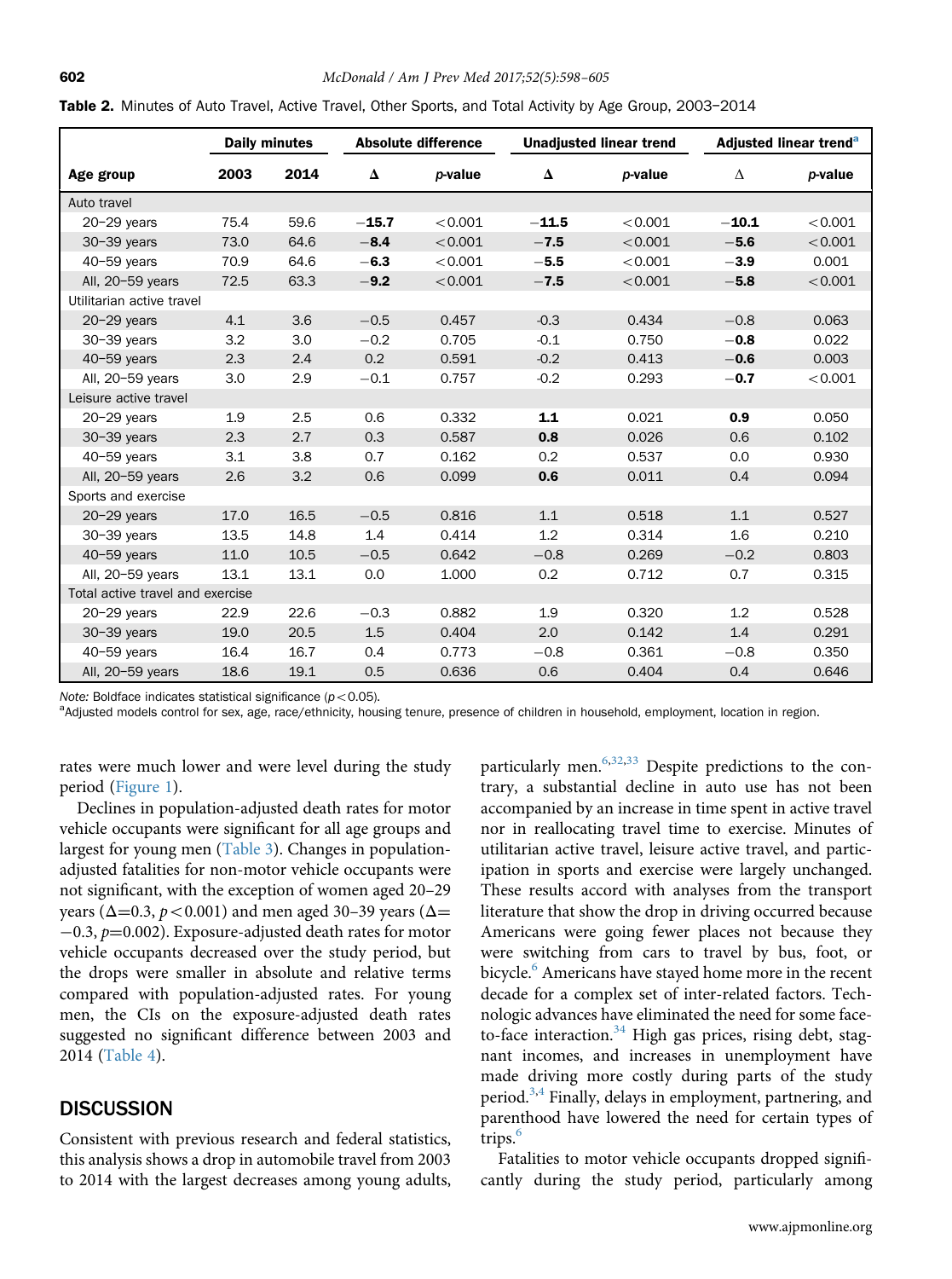|                  | Population-adjusted death rate per 100,000 population |            |      |                           |         |         |
|------------------|-------------------------------------------------------|------------|------|---------------------------|---------|---------|
|                  |                                                       |            |      | Linear trend <sup>a</sup> |         |         |
| <b>Occupants</b> | 2003                                                  | 95% CI     | 2014 | 95% CI                    | Δ       | p-value |
| $20 - 29$ years  |                                                       |            |      |                           |         |         |
| Male             | 32.1                                                  | 31.3, 32.9 | 21.0 | 20.4, 21.6                | $-15.3$ | < 0.001 |
| Female           | 10.9                                                  | 10.5, 11.4 | 7.4  | 7.0, 7.7                  | $-4.4$  | < 0.001 |
| Total            | 21.7                                                  | 21.2, 22.1 | 14.3 | 14.0, 14.7                | $-9.9$  | < 0.001 |
| $30-39$ years    |                                                       |            |      |                           |         |         |
| Male             | 19.5                                                  | 18.9, 20.1 | 14.5 | 13.9, 15.0                | $-7.0$  | < 0.001 |
| Female           | 7.2                                                   | 6.9, 7.6   | 4.8  | 4.5, 5.1                  | $-3.1$  | < 0.001 |
| Total            | 13.4                                                  | 13.0, 13.7 | 9.6  | 9.3, 9.9                  | $-5.0$  | < 0.001 |
| $40 - 59$ years  |                                                       |            |      |                           |         |         |
| Male             | 17.4                                                  | 17.0, 17.9 | 13.0 | 12.6, 13.3                | $-5.4$  | < 0.001 |
| Female           | 7.2                                                   | 7.0, 7.5   | 4.5  | 4.3, 4.7                  | $-3.1$  | < 0.001 |
| Total            | 12.2                                                  | 12.0, 12.5 | 8.7  | 8.5, 8.9                  | $-4.2$  | < 0.001 |
| $20 - 59$ years  |                                                       |            |      |                           |         |         |
| Total            | 14.8                                                  | 14.7, 15.0 | 10.4 | 10.2, 10.5                | $-5.8$  | < 0.001 |

<span id="page-5-0"></span>

|  |  | <b>Table 3.</b> Population-Adjusted Death Rates for Motor Vehicle Occupants, 2003-2014 |
|--|--|----------------------------------------------------------------------------------------|
|  |  |                                                                                        |

Note: Boldface indicates statistical significance ( $p < 0.05$ ).

<sup>a</sup>Linear trend from state-level fixed effects model with annual data from 2003-2014. Linear trends not computed for exposure-adjusted death rates because state-level estimates are not available.

millennials. Many factors could explain this decline, including improved driver safety training, such as graduated driver licenses, safer vehicles, and enhanced enforcement of device restrictions while driving. But, the decrease could also be explained by the large and significant drop in driving. Analyses of exposureadjusted death rates show small declines, suggesting that decreased exposure explains much of the decline in the population-adjusted death rate. For example, the population-adjusted death rate for young men decreased by 35% between 2003 and 2014 whereas the exposureadjusted rate dropped by 10%.

Questions remain about the durability of these declines in fatalities. Driving and fatalities increased in 2015 and the continued low cost of gas along with the economic recovery suggest auto travel will increase ([Figure 1\)](#page-3-0). Safety researchers and practitioners will be challenged by rising automobility in their efforts to make America's roads safer. From a public policy perspective, this means efforts to reduce fatalities through driver

Table 4. Exposure-Adjusted Death Rates for Motor Vehicle Occupants, 2003-2014

|                  | Exposure-adjusted death rate per 1 million minutes auto travel |            |      |           |  |
|------------------|----------------------------------------------------------------|------------|------|-----------|--|
| <b>Occupants</b> | 2003                                                           | 95% CI     | 2014 | 95% CI    |  |
| $20 - 29$ years  |                                                                |            |      |           |  |
| Male             | 10.9                                                           | 10.0, 11.7 | 9.7  | 8.7, 10.8 |  |
| Female           | 4.3                                                            | 4.0, 4.6   | 3.4  | 3.0, 3.7  |  |
| Total            | 7.9                                                            | 7.4, 8.3   | 6.6  | 6.1, 7.0  |  |
| $30-39$ years    |                                                                |            |      |           |  |
| Male             | 6.9                                                            | 6.5, 7.3   | 6.1  | 5.6, 6.7  |  |
| Female           | 2.9                                                            | 2.7, 3.1   | 2.0  | 1.8, 2.2  |  |
| Total            | 5.0                                                            | 4.8, 5.2   | 4.1  | 3.8, 4.3  |  |
| $40 - 59$ years  |                                                                |            |      |           |  |
| Male             | 6.7                                                            | 6.4, 6.9   | 5.4  | 5.0, 5.8  |  |
| Female           | 2.8                                                            | 2.7, 3.0   | 2.0  | 1.8, 2.1  |  |
| Total            | 4.7                                                            | 4.6, 4.9   | 3.7  | 3.5, 3.8  |  |
| $20 - 59$ years  |                                                                |            |      |           |  |
| Total            | 5.6                                                            | 5.5, 5.7   | 4.5  | 4.3, 4.6  |  |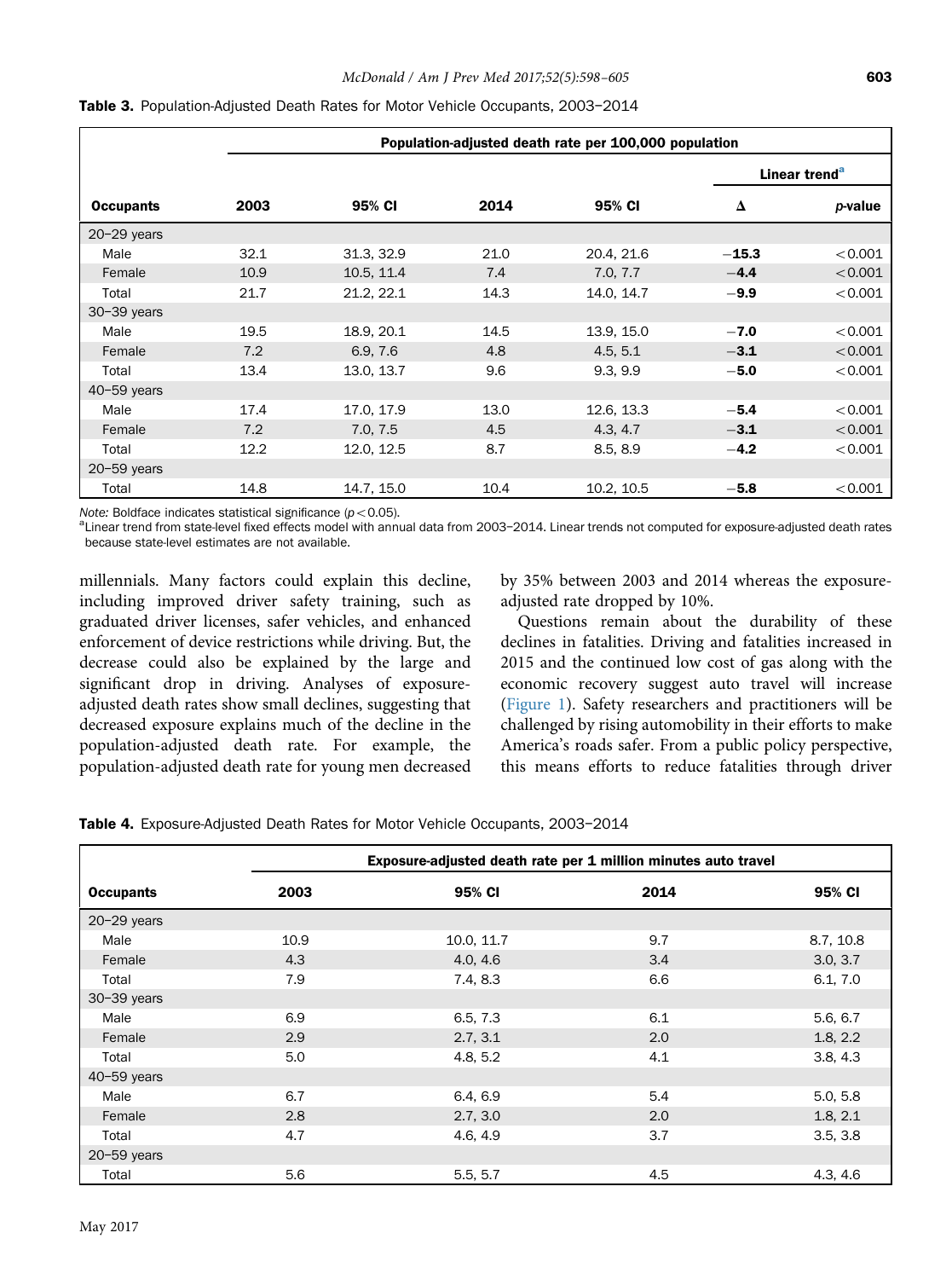<span id="page-6-0"></span>training and vehicle technology, as well as roadway and community design, will become even more critical. Opportunities may also exist to maintain lower levels of driving among young adults, where evidence of licensure delay and lifestyle shifts may limit driving increases. From a safety perspective, this is critical because young adults, particularly men, have high fatality rates.

#### Limitations

The primary metric of physical activity used in this analysis is time. This ignores possible changes in the intensity of walking, bicycling, and sports participation. Although it is unlikely that the intensity of utilitarian and leisure active travel would change substantially over time, it is possible that the average intensity of sports and exercise participation could change. Additionally, this analysis did not consider all possible sources of physical activity but rather focused on sources of activity with a logical connection to decreased driving. A final caveat is that ATUS does not include indivuduals living in group quarters, such as university dorms and military barracks. Therefore, the results are representative of adults not living in group quarters. However, estimates of those living in university residence halls suggest that no more than 5% of adults aged 20–29 years would be excluded for this reason.

## **CONCLUSIONS**

This analysis shows that the decline in driving in the recent decade has been associated with public health benefits from decreases in traffic fatalities to motor vehicle occupants. However, physical activity from active travel, sports, and exercise did not increase contrary to previous predictions. The drop in driving and the decrease in fatalities have been most prominent among millennials, particularly men. In 2015, driving and fatalities increased, highlighting the challenges facing safety practitioners.

## ACKNOWLEDGMENTS

Preparation of this manuscript was supported by the University Transportation Center program sponsored by the U.S. Department of Transportation and a fellowship from the U.S.-UK Fulbright Commission, with resources provided by the University of Leeds.

No financial disclosures were reported by the author of this paper.

#### REFERENCES

1. Federal Highway Administration. Travel monitoring: traffic volume trends. December. Washington, DC: U.S. Department of Transportation, 2015. [www.fhwa.dot.gov/policyinformation/travel\\_](http://www.fhwa.dot.gov/policyinformation/travel_monitoring/15dectvt/page2.cfm) [monitoring/15dectvt/page2.cfm](http://www.fhwa.dot.gov/policyinformation/travel_monitoring/15dectvt/page2.cfm) Published 2016. Accessed September 13, 2016.

- 2. Polzin SE, Chu X, Godfrey J. The impact of millennials' travel behavior on future personal vehicle travel. Energy Strategy Rev. 2014;5:59–65. [http://dx.doi.org/10.1016/j.esr.2014.10.003.](http://dx.doi.org/10.1016/j.esr.2014.10.003)
- 3. Blumenberg E, Ralph K, Smart M, Taylor BD. Who knows about kids these days? Analyzing the determinants of youth and adult mobility in the U.S. between 1990 and 2009. Transport Res Part A. 2016;93:39–54. [http://dx.doi.org/10.1016/j.tra.2016.08.010.](http://dx.doi.org/10.1016/j.tra.2016.08.010)
- 4. Bastian A, Börjesson M, Eliasson J. Explaining "peak car" with economic variables. Trans Res Part A. 2016;88:236–250. [http://dx.](http://dx.doi.org/10.1016/j.tra.2016.04.005) [doi.org/10.1016/j.tra.2016.04.005](http://dx.doi.org/10.1016/j.tra.2016.04.005).
- 5. Ministry of Infrastructure and the Environment. Not car-less, but carlater. The Hague: Ministry of Infrastructure and the Environment. [https://english.kimnet.nl/publications/reports/2014/06/10/not-carless](https://english.kimnet.nl/publications/reports/2014/06/10/not-carless-but-car-later)[but-car-later.](https://english.kimnet.nl/publications/reports/2014/06/10/not-carless-but-car-later) Published 2014. Accessed September 13, 2016.
- 6. McDonald NC. Are millennials really the 'go-nowhere' generation? J Am Plann Assoc. 2015;81(2):90–103. [http://dx.doi.org/10.1080/](http://dx.doi.org/10.1080/01944363.2015.1057196) [01944363.2015.1057196.](http://dx.doi.org/10.1080/01944363.2015.1057196)
- 7. Vij A, Gorripaty S, Walker JL. From trend spotting to trend'splaining: understanding modal preference shifts in the San Francisco bay area. July 19–23. ; Windsor, UK: Presented at: the International Association of Travel Behaviour Research, 2015.
- 8. Frumkin H, Hess J, Vindigni S. Energy and public health: the challenge of peak petroleum. Public Health Rep. 2009:5–19.
- 9. Frumkin H, Hess J, Vindigni S. Peak petroleum and public health. JAMA. 2007;298(14):1688–1690. [http://dx.doi.org/10.1001/jama.298.](http://dx.doi.org/10.1001/jama.298.14.1688) [14.1688](http://dx.doi.org/10.1001/jama.298.14.1688).
- 10. Schwartz BS, Parker CL, Hess J, Frumkin H. Public health and medicine in an age of energy scarcity: the case of petroleum. Am J Public Health. 2011;101(9):1560–1567. [http://dx.doi.org/10.2105/AJPH.2010.](http://dx.doi.org/10.2105/AJPH.2010.205187) [205187](http://dx.doi.org/10.2105/AJPH.2010.205187).
- 11. U.S. Census Bureau, Population Division. Annual estimates of the resident population by single year of age and sex for the United States: April 1, 2010 to July 1, 2015 (NC-EST2015-AGESEX-RES). Washington, DC: U.S. Census Bureau. [www.census.gov/popest/data/data](http://www.census.gov/popest/data/datasets.html) [sets.html.](http://www.census.gov/popest/data/datasets.html) Published 2016. Accessed September 13, 2016.
- 12. U.S. Census Bureau, Population Division. Table 1. Intercensal estimates of the resident population by sex and age for the United States: April 1, 2000 to July 1, 2010 (US-EST00INT-01). Washington, DC: U.S. Census Bureau. [www.census.gov/popest/data/intercensal/](http://www.census.gov/popest/data/intercensal/national/nat2010.html) [national/nat2010.html](http://www.census.gov/popest/data/intercensal/national/nat2010.html). Published 2011. Accessed September 13, 2016.
- 13. Kuhnimhof T, Armoogum J, Buehler R, Dargay J, Denstadli JM, Yamamoto T. Men shape a downward trend in car use among young adults—evidence from six industrialized countries. Transport Rev. 2012;32(6):761–779. [http://dx.doi.org/10.1080/01441647.2012.736426.](http://dx.doi.org/10.1080/01441647.2012.736426)
- 14. Delbosc A, Currie G. Causes of youth licensing decline: a synthesis of evidence. Transport Rev. 2013;33(3):271–290. [http://dx.doi.org/](http://dx.doi.org/10.1080/01441647.2013.801929) [10.1080/01441647.2013.801929.](http://dx.doi.org/10.1080/01441647.2013.801929)
- 15. Sivak M, Schoettle B. Recent changes in the age composition of drivers in 15 countries. Traff Inj Prev. 2012;13(2):126–132. [http://dx.doi.org/](http://dx.doi.org/10.1080/15389588.2011.638016) [10.1080/15389588.2011.638016.](http://dx.doi.org/10.1080/15389588.2011.638016)
- 16. Chapman I. The end of peak oil? Why this topic is still relevant despite recent denials. Energy Policy. 2014;64:93–101. [http://dx.doi.org/](http://dx.doi.org/10.1016/j.enpol.2013.05.010) [10.1016/j.enpol.2013.05.010.](http://dx.doi.org/10.1016/j.enpol.2013.05.010)
- 17. Blincoe L, Miller TR, Zaloshnja E, Lawrence BA. The economic and societal impact of motor vehicle crashes, 2010 (Revised). Washington, DC: National Highway Traffic Safety Administration. [www-nrd.nhtsa.](http://www-nrd.nhtsa.dot.gov/Pubs/812013.pdf) [dot.gov/Pubs/812013.pdf.](http://www-nrd.nhtsa.dot.gov/Pubs/812013.pdf) Published 2015. Accessed September 13, 2016.
- 18. Toffolutti V, Suhrcke M. Assessing the short term health impact of the Great Recession in the European Union: a cross-country panel analysis. Prev Med. 2014;64:54–62. [http://dx.doi.org/10.1016/j.ypmed.](http://dx.doi.org/10.1016/j.ypmed.2014.03.028) [2014.03.028](http://dx.doi.org/10.1016/j.ypmed.2014.03.028).